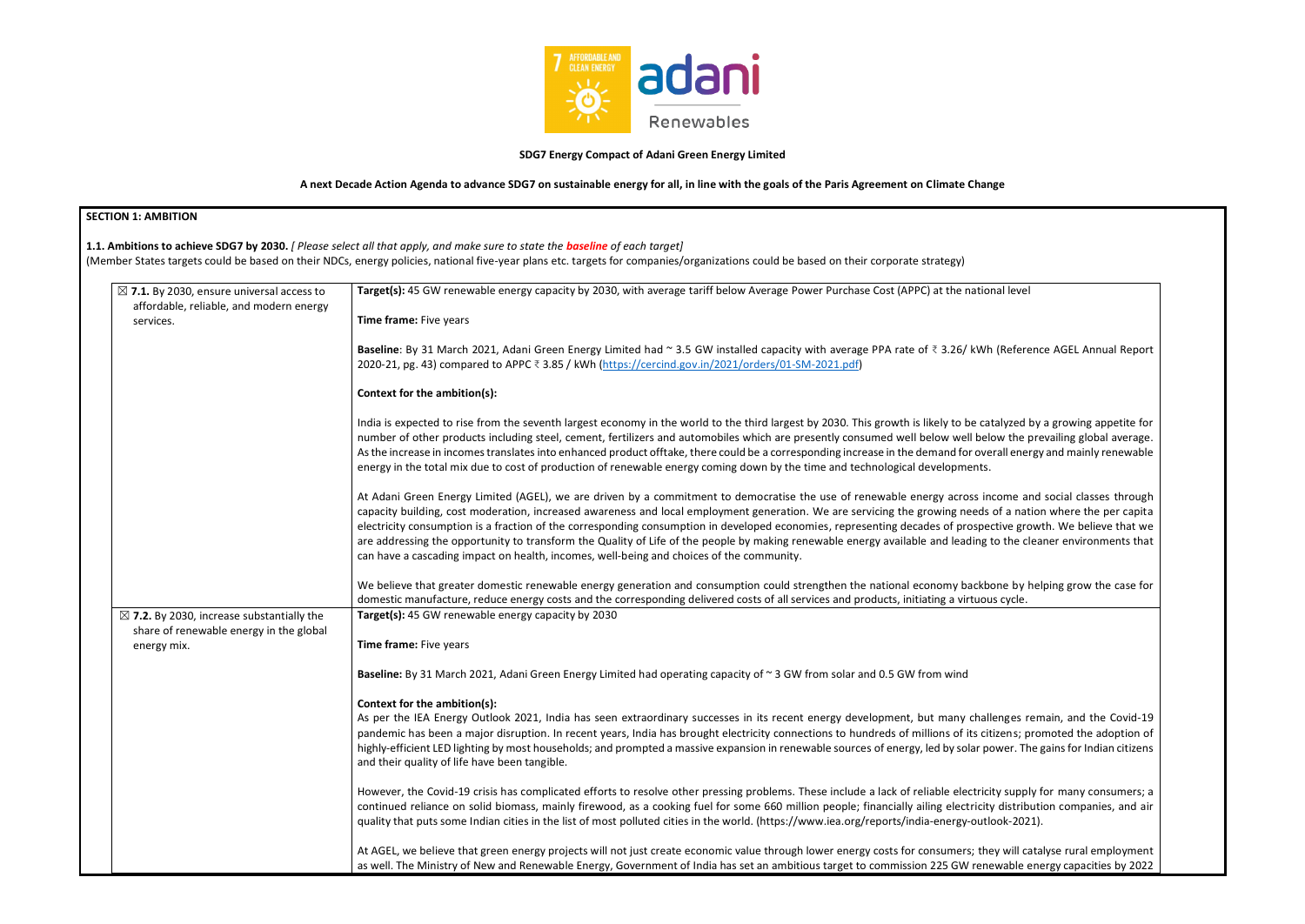|                                                                                                                                                                                                                                                                                                                                                      | (114 GW solar and 67 GW wind) and 450 GW by 2030. In line with this ambitious national vision, AGEL is already the largest solar developer in the world and on its<br>way to become the largest renewable company in India and amongst the most formidable renewable energy players in the world. |
|------------------------------------------------------------------------------------------------------------------------------------------------------------------------------------------------------------------------------------------------------------------------------------------------------------------------------------------------------|---------------------------------------------------------------------------------------------------------------------------------------------------------------------------------------------------------------------------------------------------------------------------------------------------|
| $\Box$ 7.3. By 2030, double the global rate of<br>improvement in energy efficiency.                                                                                                                                                                                                                                                                  | Target(s):<br>Time frame:<br>Baseline:<br>Context for the ambition(s):                                                                                                                                                                                                                            |
| $\square$ 7.a. By 2030, enhance international<br>cooperation to facilitate access to clean<br>energy research and technology, including<br>renewable energy, energy efficiency and<br>advanced and cleaner fossil-fuel<br>technology, and promote investment in<br>energy infrastructure and clean energy<br>technology.                             | Target(s):<br>Time frame:<br>Baseline:<br>Context for the ambition(s):                                                                                                                                                                                                                            |
| $\Box$ 7.b. By 2030, expand infrastructure and<br>upgrade technology for supplying modern<br>and sustainable energy services for all in<br>developing countries, in particular least<br>developed countries, small island<br>developing States, and land-locked<br>developing countries, in accordance with<br>their respective programs of support. | Target(s):<br>Time frame:<br>Baseline:<br>Context for the ambition(s):                                                                                                                                                                                                                            |

**1.2. Other ambitions in support of SDG7 by 2030 and net-zero emissions by 2050.** *[Please describe below e.g., coal phase out or reforming fossil fuel subsidies etc.]*

Target(s): Time frame: Baseline:

Context for the ambition(s):

# **SECTION 2: ACTIONS TO ACHIEVE THE AMBITION**

2.1. Please add at least one key action for each of the elaborated ambition(s) from section 1. *[Please add rows as needed].*

| Description of action (please specify for which ambition from Section 1)                                                                                                                                                                                                                                                                                                                                                                                                                                                                                                                               | Start        |
|--------------------------------------------------------------------------------------------------------------------------------------------------------------------------------------------------------------------------------------------------------------------------------------------------------------------------------------------------------------------------------------------------------------------------------------------------------------------------------------------------------------------------------------------------------------------------------------------------------|--------------|
| 45 GW renewable energy capacity by 2030, with average tariff below Average Power Purchase Cost (APPC) at the national level:                                                                                                                                                                                                                                                                                                                                                                                                                                                                           |              |
|                                                                                                                                                                                                                                                                                                                                                                                                                                                                                                                                                                                                        | 01/04        |
| The Company's complete capacity has been contracted under long-term PPAs of ~25 years, minimizing any sales or revenue risks. For ~19.34 GW of operational and under<br>development projects, ~84% of the capacity had been tied up in PPAs with sovereign counterparties (like NTPC and SECI) and the rest with state distribution companies<br>by the close of FY 20-21.                                                                                                                                                                                                                             |              |
| As the India's largest renewable company with a pan-country presence, AGEL sustained its capacity-accretive momentum into FY 20-21. The Company added close to a<br>gigawatt (525 MW by commissioning and 350 MW by inorganic acquisition) in capacity during the challenging pandemic when project commissioning schedules were<br>extensively affected for all players. Besides, the Company continued to set benchmarks in asset monitoring, maintenance, and cost economies. The result is that the<br>Company did not just emerge larger during the year under review, but also more competitive. |              |
| The Company's average negotiated tariff of ₹3.26/ kWh or per unit at the close of FY 20-21 (Reference AGEL Annual Report 2020-21, pg. 43). The company will continue<br>to invest in renewable energy capacity addition using state of the art technology and keep the tariff competitive to increase the energy access.                                                                                                                                                                                                                                                                               |              |
| Description of action (please specify for which ambition from Section 1)                                                                                                                                                                                                                                                                                                                                                                                                                                                                                                                               | <b>Start</b> |
| 45 GW renewable energy capacity by 2030:                                                                                                                                                                                                                                                                                                                                                                                                                                                                                                                                                               | 01/04        |
|                                                                                                                                                                                                                                                                                                                                                                                                                                                                                                                                                                                                        |              |

| solar developer in the world and on its<br>world. |  |
|---------------------------------------------------|--|
|                                                   |  |
|                                                   |  |
|                                                   |  |
|                                                   |  |
|                                                   |  |
|                                                   |  |
|                                                   |  |
|                                                   |  |
|                                                   |  |
|                                                   |  |
|                                                   |  |
|                                                   |  |
|                                                   |  |
| Start and end date                                |  |
| 01/04/2021 to 31/03/2025                          |  |
|                                                   |  |
|                                                   |  |
|                                                   |  |
|                                                   |  |
| Start and end date                                |  |
| 01/04/2021 to 31/03/2025                          |  |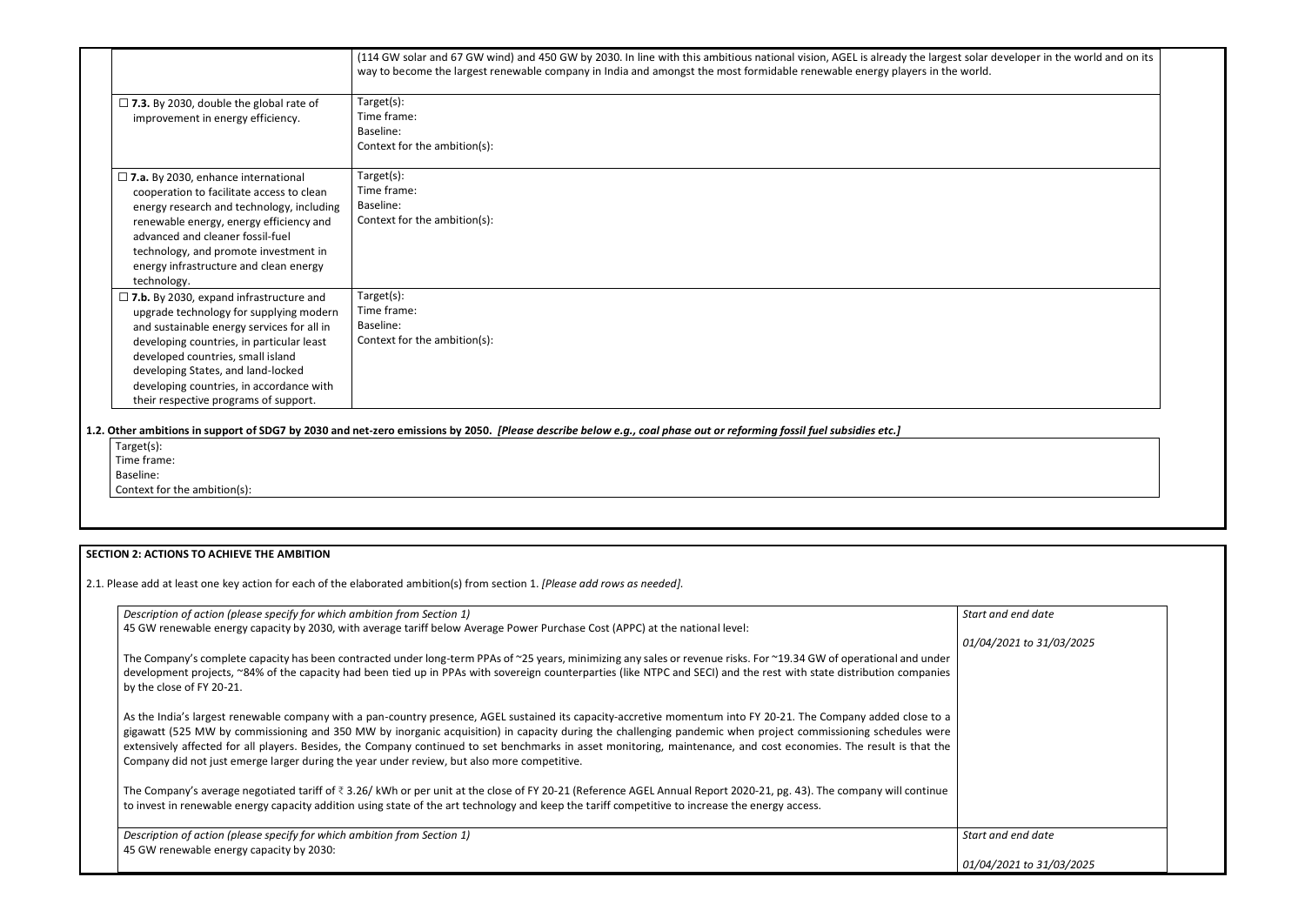At AGEL, a critical determinant in building the Company for a '25 GW by 2025' is the need to build people first. This aggressive agenda means that whatever has been achieved by the Company until a particular year will need to be replicated within the following financial year, the sequence continuing in a perpetual manner until the overall target has been achieved. At AGEL, this aggressive growth agenda puts a premium on people recruitment, training and retention - a sustainable multi-year platform of talent management.

In line with the Company's commitment to aggressive greenfield capacity creation, it strengthened its responsiveness to inorganic opportunities. In addition to 525 MW of greenfield capacity that was added during the year under review, the Company added 350 MW of brownfield capacity. The Company is now at an advanced stage of implementing ~1,700 MW of a wind-solar hybrid portfolio in Rajasthan in addition to 580 MW of wind projects under various implementation stages. Besides, about 9 GW of renewable energy projects are under various planning stages and expected to be commissioned in three to four years. The result is that AGEL's consolidated portfolio and pipeline were a sizable ~19 MW as on 31st March, 2021 with considerable optimism of achieving its stated aspiration of 25 GW in renewable energy capacity by 2025. *Description of action (please specify for which ambition from Section 1)* **Start and data and data and data and data and data and data and data and data and data and data and data and data and start and start and data and** 

*Description of action (please specify for which ambition from Section 1)*  $\left| \right|$  *Start and date and date and date and date and date and date and date and date and date and date and date and date and date and date and d* 

With a baseline installed capacity ~ 3.5 GW in Mar-2021 and 45 GW target capacity in 2030, AGEL will need to have additional 41.5 GW or 41,500 MW. At an average ₹ 4 Cr per MW new capacity will require a capex of ₹ 166,000 Crore or US \$ 22.13 billion (@₹ 75 per US \$).

4.2. [For countries only] In case support is required for the actions in section 2, please select from below and describe the required support and specify for which action. [Examples of support for Member States could include: Access to low-cost affordable debt through strategic de-risking instruments, capacity building in data collection; developmen *energy transition pathways; technical assistance, etc.]*

#### **SECTION 3: OUTCOMES**

3.1*.* Please add at least one measurable and time-based outcome for **each** of the actions from section 2. *[Please add rows as needed].*

| Outcome                                                                       | Date       |
|-------------------------------------------------------------------------------|------------|
| 1) 45 GW installed renewable energy capacity (solar, wind and hybrid) by 2030 | 31/12/2030 |
| Average tariff below the APPC                                                 | 31/12/2025 |
|                                                                               |            |

# **SECTION 4: REQUIRED RESOURCES AND SUPPORT**

4.1. Please specify required finance and investments for **each** of the actions in section 2.

| $\Box$ Financing            | Description |
|-----------------------------|-------------|
| $\Box$ In-Kind contribution | Description |
| $\Box$ Technical Support    | Description |
| $\Box$ Other/Please specify | Description |

# **SECTION 5: IMPACT**

5.1. Countries planned for implementation including number of people potentially impacted.

AGEL plans to implement these initiatives in India only.

| $:$ and end date                           |  |
|--------------------------------------------|--|
| and end date                               |  |
|                                            |  |
|                                            |  |
|                                            |  |
|                                            |  |
|                                            |  |
| $\sqrt{2}$ capital cost (as in 2021), this |  |
|                                            |  |
| t of integrated energy plans and           |  |
|                                            |  |
|                                            |  |
|                                            |  |
|                                            |  |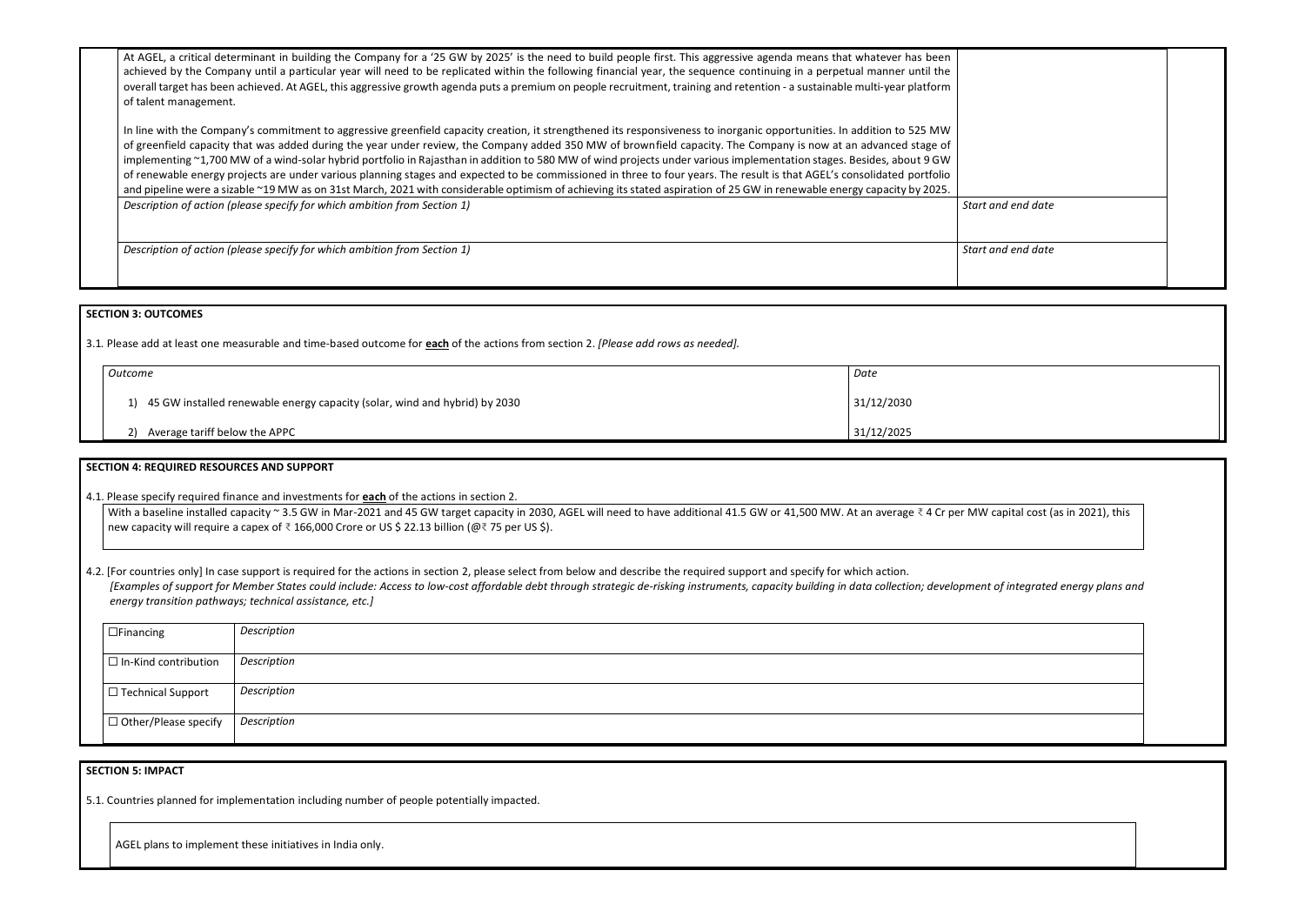At estimated 25,000 MW and 24% average PLF, AGEL is likely to generate 52.56 TWh in 2026. This electricity at the India's 2018-19 national average per capita consumption of 1, of 44.5 million people. The basis of per capita electricity consumption is taken from CEA study quoted in this PIB press release: https://pib.gov.in/Pressreleaseshare.aspx?PRID=1

5.2. Alignment with the 2030 Agenda for Sustainable Development – Please describe how **each** of the actions from section 2 impact advancing the SDGs by 2030. *[up to 500 words, please upload supporting strategy documents as needed]* 

The size and growth of a country's population significantly affects the demand for energy. With 1.368 billion citizens, India is ranked second, of the most populous countries as c growth rate is 1.18% and represents almost 17.74% of the world's population. The country is expected to have more than 1.383 billion, 1.512 billion, 1.605 billion, 1.658 billion, 1.658 billion pe 2040, and 2050, respectively. Each year, India adds a higher number of people to the world than any other nation and the specific population of some of the states in India is equal to the states in India is equal to the po countries. (Reference: [https://energsustainsoc.biomedcentral.com/articles/10.1186/s13705-019-0232-1\)](https://energsustainsoc.biomedcentral.com/articles/10.1186/s13705-019-0232-1)

The growth of India's energy consumption will be the fastest among all significant economies by 2040, with coal meeting most of this demand followed by renewable energy. Repremently and second the second of the second of t most significant source of domestic power production, overtaking gas and then oil, by 2020. The demand for renewables in India will have a tremendous growth of 256 Mtoe in 20 an annual increase of 12%.

Even though India has achieved a fast and remarkable economic growth, energy is still scarce. Strong economic growth in India is escalating the demand for energy, and more cover this demand. At the same time, due to the increasing population and environmental deterioration, the country faces the challenge of sustainable development. The gap b power is expected to rise in the future.

Addressing India's commitment to deep decarbonization of the energy sector, AGEL operates responsibly, guaranteeing reliability, and permanence to build a fully sustainable energ AGEL is highly proactive in identifying and responding to the challenges and diverse value pools emerging as a result of the rapidly changing energy landscape. To harness value pools AGEL is practicing an operating model that is characterized by excellence, agility, and resilience.

At estimated 45,000 MW and 24% average PLF, AGEL is likely to generate 94.60 TWh in 2030. This electricity at the India's 2018-19 national average per capita consumption of 1 88.11 million people. The basis of per capita electricity consumption is taken from CEA study quoted in this PIB press release:<https://pib.gov.in/Pressreleaseshare.aspx?PRID=1592833>

5.3. Alignment with Paris Agreement and net-zero by 2050 - Please describe how each of the actions from section 2 align with the Paris Agreement and national NDCs (if applicable) and *[up to 500 words, please upload supporting strategy documents as needed]* 

As per the IEA's Net Zero by 2050, Net Zero requires steps such as halting sales of new internal combustion engine passenger cars by 2035, and phasing out all unabated coal Electricity will play a key role across all sectors, from transport and buildings to industry. Electricity generation will need to reach net-zero emissions globally in 2040 and be well half of total energy consumption. The global energy sector in 2050 should be based largely on renewables, with solar the single largest source of supply. Achieving this cleaner singular, unwavering focus from all governments, working closely with businesses, investors and citizens. It will also require greater international cooperation among countries, no economies have the financing and technologies they need to reach net zero in time. (Reference: [https://www.iea.org/reports/net-zero-by-2050\)](https://www.iea.org/reports/net-zero-by-2050)

As electricity generation becomes progressively cleaner, electrification of areas previously dominated by fossil fuels emerges as a crucial economy-wide tool for reducing emissions. is narrow: staying on it requires immediate and massive deployment of all available clean and efficient energy technologies. In the net-zero emissions pathway presented in IEA 2030 is some 40% larger than today but uses 7% less energy. A major worldwide push to increase energy efficiency is an essential part of these efforts, resulting in the annual rate of averaging 4% to 2030 – about three-times the average rate achieved over the last two decades. Emissions reductions from the energy sector are not limited to CO2: in our pathway, are not limited to CO2: in our pathway, fossil fuel supply fall by 75% over the next ten years as a result of a global, concerted effort to deploy all available abatement measures and technologies.

At estimated 45,000 MW and 24% average PLF, AGEL is likely to generate 94.60 TWh in 2031. This will avoid ~ 80.11 million tCO<sub>2</sub> per year from 2031 from the India grid (at pres Margin; weighted Average - 75% OM and 25% BM, Grid Emission Factor from CEA Baseline Carbon Dioxide Emission Database, Version 16.0, 2021 [https://cea.nic.in/cdm-co2-baseline-database/?lang=en\)](https://cea.nic.in/cdm-co2-baseline-database/?lang=en)

#### **SECTION 6: MONITORING AND REPORTING**

6.1. Please describe how you intend to track the progress of the proposed outcomes in section 3. Please also describe if you intend to use other existing reporting frameworks to track progress on the proposed outcomes.

AGEL will publish progress on the objectives and targets as part of its annual sustainability reports and its website.<https://www.adanigreenenergy.com/sustainability>

The recent sustainability report 2020-21 is available based on GRI and other ESG frameworks at its website: [www.adanigreenenergy.com/-/media/Project/GreenEnergy/Sustainability/latest-report.pdf](http://www.adanigreenenergy.com/-/media/Project/GreenEnergy/Sustainability/latest-report.pdf)

| 181 kWh can meet demand<br>592833                                                                                                          |
|--------------------------------------------------------------------------------------------------------------------------------------------|
|                                                                                                                                            |
|                                                                                                                                            |
| of January 2019 [31]. The yearly<br>eople by the end of 2020, 2030,<br>qual to the population of many                                      |
| enewables became the second<br>040 from 17 Mtoe in 2016, with                                                                              |
| energy sources are required to<br>between demand and supply of                                                                             |
| gy system based on renewables.<br>pools and cope with challenges,                                                                          |
| ,181 kWh can meet demand of<br>92833                                                                                                       |
| d support the net-zero emissions by 2050.                                                                                                  |
| and oil power plants by 2040.<br>l on its way to supplying almost<br>r, healthier future will rely on a<br>tably to ensure that developing |
| . The path to net-zero emissions<br>A report, the world economy in<br>energy intensity improvements<br>hway, methane emissions from        |
| ent 0.93 tCO2/MWh Combined                                                                                                                 |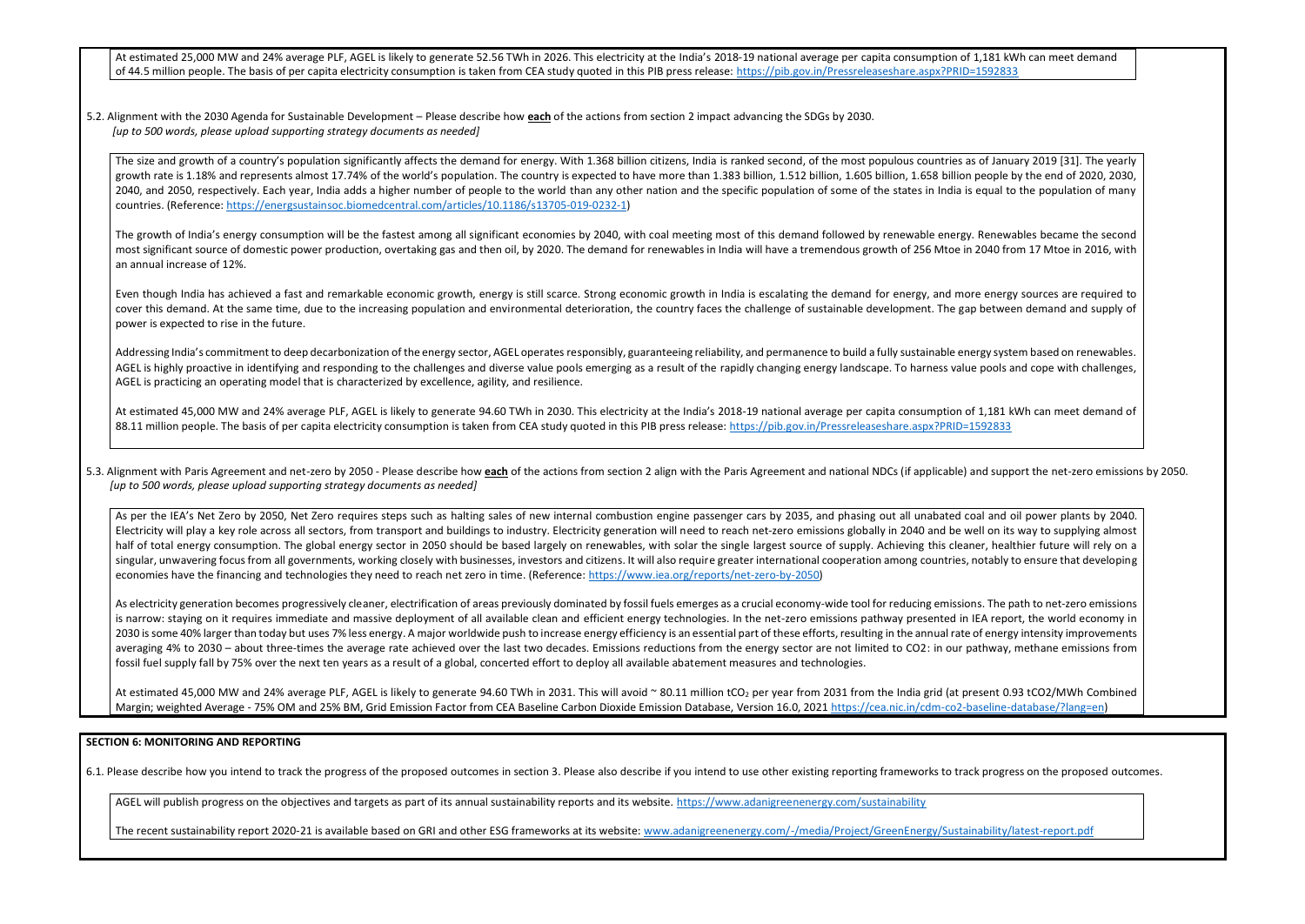#### **SECTION 7: GUIDING PRINCIPLES CHECK LIST**

Please use the checklist below to validate that the proposed Energy Compact is aligned with the guiding principles.

- **I. Stepping up ambition and accelerating action** Increase contribution of and accelerate the implementation of the SDG7 targets in support of the 2030 Agenda for Sustainable Development for Paris Agreement I. 1. Does the Energy Compact strengthen and/or add a target, commitment, policy, action related to SDG7 and its linkages to the other SDGs that results in a higher cumulative impact compared to existing frameworks? ☒Yes ☐No
	- *I.2. Does the Energy Compact increase the geographical and/or sectoral coverage of SDG7 related efforts?* ⊠Yes □No
	- I.3. Does the Energy Compact consider inclusion of key priority issues towards achieving SDG7 by 2030 and the net-zero emission goal of the Paris Agreement by 2050 as defied by latest global analysis and data including t *outcome of the Technical Working Groups?* ☒Yes ☐No

**II. Alignment with the 2030 agenda on Sustainable Development Goals** – Ensure coherence and alignment with SDG implementation plans and strategies by 2030 as well as national development plans and priorities.

*II.1. Has the Energy Compact considered enabling actions of SDG7 to reach the other sustainable development goals by 2030?* ⊠Yes □No

*II.2. Does the Energy Compact align with national, sectoral, and/or sub-national sustainable development strategies/plans, including SDG implementation plans/roadmaps?* ☒Yes ☐No

*II.3. Has the Energy Compact considered a timeframe in line with the Decade of Action?* ⊠Yes □No

**III. Alignment with Paris Agreement and net-zero by 2050** - Ensure coherence and alignment with the Nationally Determined Contributions, long term net zero emission strategies.

*III.1. Has the Energy Compact considered a timeframe in line with the net-zero goal of the Paris Agreement by 2050?* ⊠Yes □No

*III.2. Has the Energy Compact considered energy-related targets and information in the updated/enhanced NDCs?* ⊠Yes □No

*III.3. Has the Energy Compact considered alignment with reaching the net-zero emissions goal set by many countries by 2050?* ⊠Yes □No

**IV. Leaving no one behind, strengthening inclusion, interlinkages, and synergies** - Enabling the achievement of SDGs and just transition by reflecting interlinkages with other SDGs.

*IV.1. Does the Energy Compact include socio-economic impacts of measures being considered?* ⊠Yes □No

*IV.2. Does the Energy Compact identify steps towards an inclusive, just energy transition?* ⊠Yes □No

*IV.3. Does the Energy Compact consider measures that address the needs of the most vulnerable groups (e.g. those impacted the most by energy transitions, lack of energy access)?* ⊠Yes □No

**V. Feasibility and Robustness -** Commitments and measures are technically sound, feasible, and verifiable based a set of objectives with specific performance indicators, baselines, targets and data sources as needed.

V.1. Is the information included in the Energy Compact based on updated quality data and sectoral assessments, with clear and transparent methodologies related to the proposed measures? ⊠Yes □No

*V.2. Has the Energy Compact considered inclusion of a set of SMART (specific, measurable, achievable, resource-based and time based) objectives?* ⊠Yes □No

V.3. Has the Energy Compact considered issues related to means of implementation to ensure feasibility of measures proposed (e.g. cost and financing strategy, technical assistant needs and partnerships, policy and regulato *gaps, data and technology*)? ⊠Yes □No

#### **SECTION 8: ENERGY COMPACT GENERAL INFORMATION**

8.1. Title/name of the Energy Compact

Adani Green Energy Limited